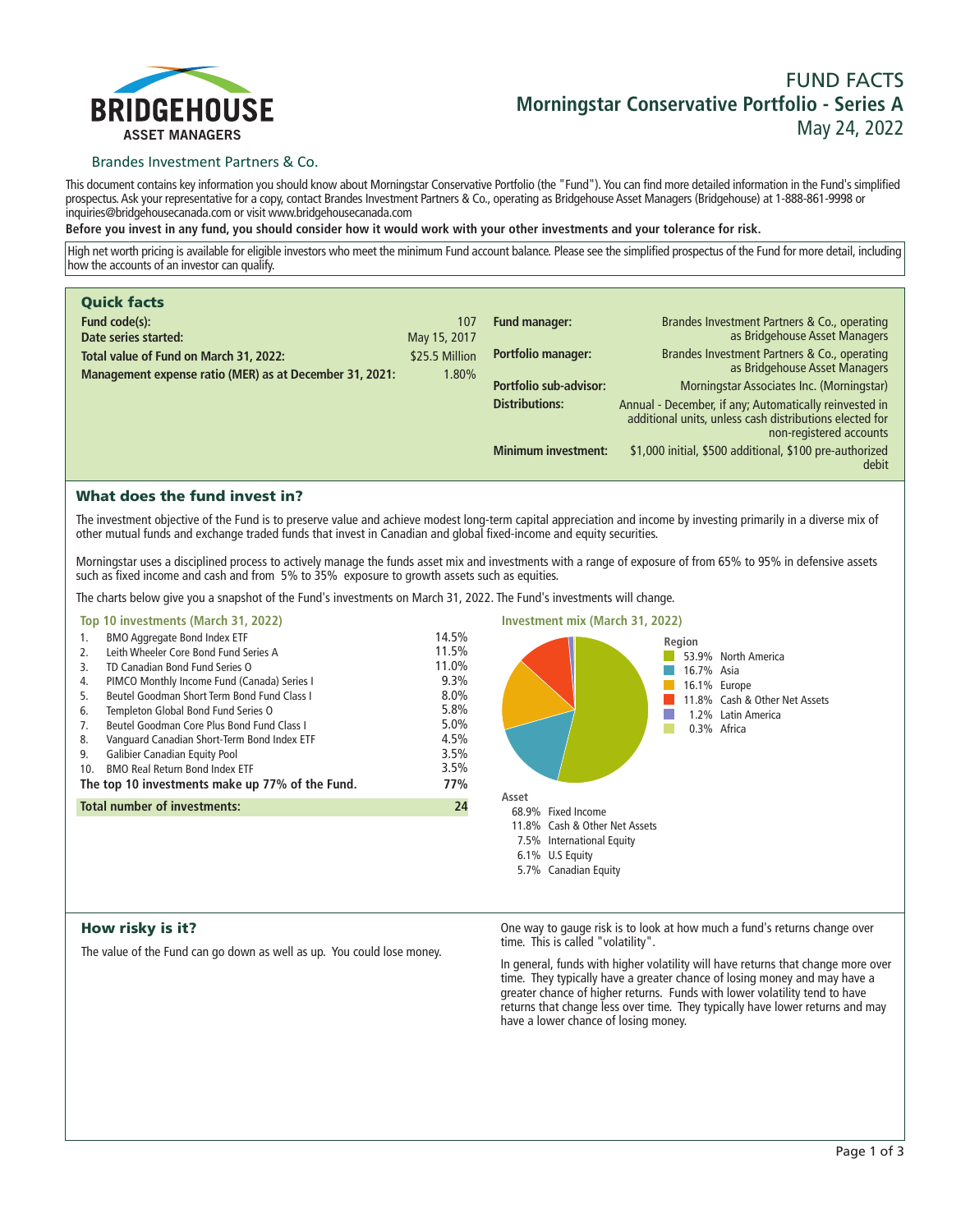

**For more information about the risk rating and specific risks that can affect the Fund's returns, see the Risk section of the Fund's simplified prospectus.**

**Like most mutual funds, this Fund does not have any guarantees. You may not get back the amount of money you invest.**

#### **Risk rating**

**Bridgehouse has rated the volatility of this Fund as Low.**

**This rating is based on how much the fund's returns have changed from year to year. It doesn't tell you how volatile the fund will be in the future. The rating can change over time. A fund with a low risk rating can still lose money.**



## How has the fund performed?

**This section tells you how Series A units of the Fund have performed over the past 4 years. Returns are after expenses have been deducted. These expenses reduce the Fund's returns.**

**No guarantees**

#### **Year-by-year returns**

**The bar chart shows the Fund's Series A units annual performance for each of the years shown. The Fund dropped in value in 2 of the 4 years. The range of returns and change from year to year can help you to assess how risky the Fund has been in the past. It does not tell you how the Fund will perform in the future.**



#### **Best and worst 3-month returns**

**This table shows the best and worst returns for Series A units of the Fund in a 3-month period over the past 4 years. The best and worst 3-month returns could be higher or lower in the future. Consider how much of a loss you could afford to take in a short period of time.**

|                    | <b>Return</b> | 3 months ending | If you invest \$1,000 at the beginning of the period |
|--------------------|---------------|-----------------|------------------------------------------------------|
| <b>Best return</b> | 7.3%          | June 30, 2020   | Your investment would rise to \$1,074                |
| Worst return       | $-5.2\%$      | March 31, 2022  | Your investment would drop to \$948                  |

#### **Average return**

**If you invested \$1,000 in the Series A units of this Fund on the day the Series was established it would be worth \$1,052 as of March 31, 2022. This represents an annual compound rate of return of +1.0%.**

| Who is this fund for?                                                                                                                                                                                                                                                                                                                                              | A word about tax                                                                                                                                                                                                                                                                                                                                                                                                                                                                       |  |
|--------------------------------------------------------------------------------------------------------------------------------------------------------------------------------------------------------------------------------------------------------------------------------------------------------------------------------------------------------------------|----------------------------------------------------------------------------------------------------------------------------------------------------------------------------------------------------------------------------------------------------------------------------------------------------------------------------------------------------------------------------------------------------------------------------------------------------------------------------------------|--|
| • This Fund is suitable for investors who are long-term investors and who<br>wish to add the income potential and appreciation potential of fixed<br>income and equity mutual funds and exchange traded funds to their<br>portfolio.<br>This Fund is not suitable as a short term investment or for an investor who<br>cannot tolerate a low degree of volatility. | In general, you'll have to pay income tax on any money you make on a fund.<br>How much you pay depends on the tax laws where you live and whether or not<br>you hold the Fund in a registered plan, such as a Registered Retirement<br>Savings Plan or a Tax-Free Savings Account.<br>Keep in mind that if you hold your fund in a non-registered account, any fund<br>distributions are included in your taxable income, whether you receive them in<br>cash or have them reinvested. |  |
|                                                                                                                                                                                                                                                                                                                                                                    |                                                                                                                                                                                                                                                                                                                                                                                                                                                                                        |  |

### How much does it cost?

**The following tables show the fees and expenses you could pay to buy, own and sell Series A units of the Fund. The fees and expenses - including any commissions can vary among each series of a fund and among funds. Higher commissions can influence representatives to recommend one investment over another. Ask about other funds and investments that may be suitable for you at a lower cost.**

#### **1. Sales charges**

**There is only one sales charge option when you buy this Series of units of this Fund.**

| Sales charge option    | What you pay                           |                                            | <b>How it works</b>                                                                                                                                                                               |
|------------------------|----------------------------------------|--------------------------------------------|---------------------------------------------------------------------------------------------------------------------------------------------------------------------------------------------------|
|                        | in per cent $(\% )$                    | in dollars $($ \$ $)$                      |                                                                                                                                                                                                   |
| Front-end sales charge | 0% to 5% of the amount you<br>purchase | \$0 to \$50 for each<br>\$1,000 investment | The sales charge is decided by you and your representative<br>at the time of purchase. It is deducted from the amount you<br>invest and is paid to your representative's firm as a<br>commission. |